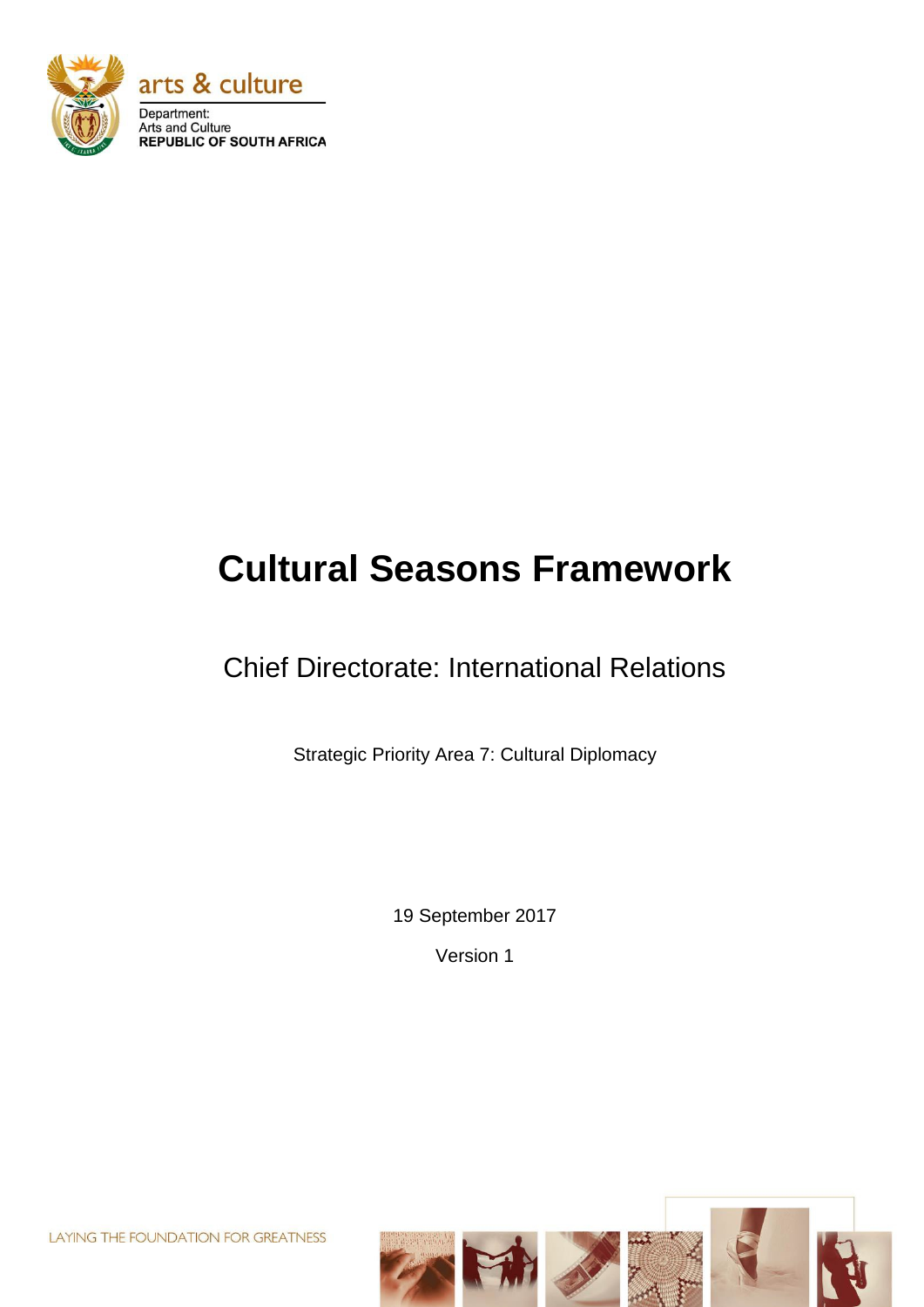| <b>Revision History</b> |                               |                    |
|-------------------------|-------------------------------|--------------------|
| <b>Revision Date</b>    | <b>Previous Revision Date</b> | Summary of Changes |
|                         |                               |                    |
|                         |                               |                    |
|                         |                               |                    |

| <b>Approvals</b>  |  |  |         |      |           |
|-------------------|--|--|---------|------|-----------|
| Name and Position |  |  | Version | Date | Signature |
| Surname           |  |  |         |      |           |
|                   |  |  |         |      |           |
|                   |  |  |         |      |           |
|                   |  |  |         |      |           |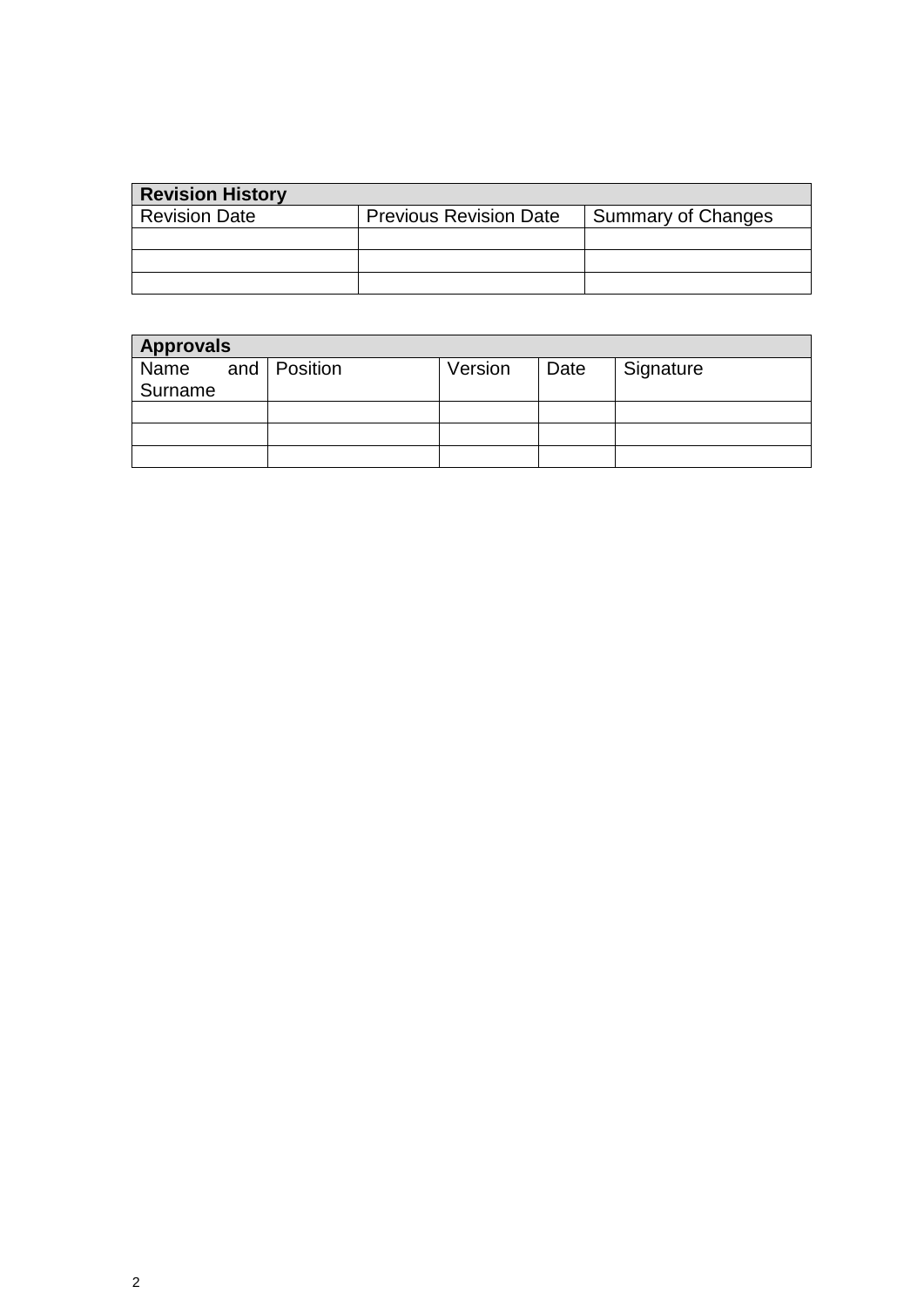*"[Regarding Cultural Diplomacy as a tool to reduce social inequality] as we fight to eliminate poverty, the successes we make benefit all of us. It changes the culture, it enriches the culture, it broadens the base, and it opens a lot of opportunities for our people and it makes it easier for people-to-people relations to flourish; Cultural Diplomacy fits in perfectly with that."*

#### **H.E. Amb. Vika M. Khumalo**

*"First, I think politicians and diplomats, like myself, we would regard Cultural Diplomacy as a lesser cousin of the whole enterprise of diplomacy. I don't think we have given Cultural Diplomacy the place of pride that it has to be given."*

#### **H.E. Amb. Mxolisi Sizo NkosiMxolisi Sizo Nkosi**

*"…we have introduced programmes of social cohesion also aimed at understanding that we are all Africans and our destiny is Africa. In strengthening Cultural Diplomacy, we need more programmes that get us to understand one another as a people."*

#### **Gauteng Premier David Makhura**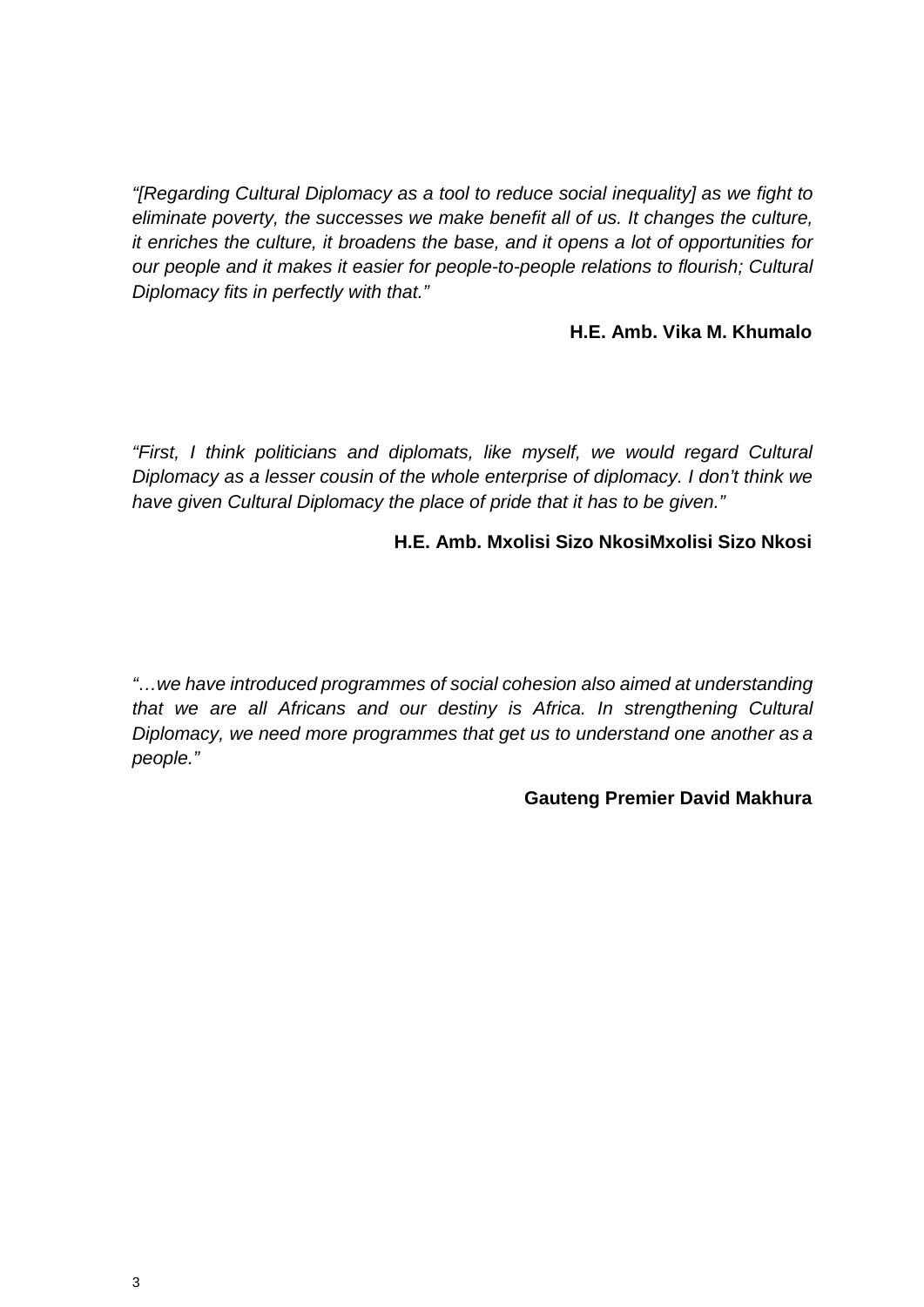# **1) Purpose of the Cultural Seasons Framework (CSF)**

Cultural Seasons represent one of the core implementing mechanisms being employed by the Department of Arts and Culture (DAC) in pursuit of its Cultural Diplomacy objectives.

In this regard, the use of Cultural Seasons is based on the dual policy imperatives to (i) profile and (ii) strengthen multi- and bi-lateral relations in accordance with the South African National Interest through the application of Cultural Diplomacy.

It is within this context that the Cultural Seasons Framework has been developed to ensure the effective, efficient and compliant application of Cultural Seasons as a mechanism to advance Cultural Diplomacy. Accordingly, the purpose of the Cultural Seasons Framework contained in this document is to:

- ensure alignment with strategic goals and policy imperatives associated with the Cultural Diplomacy portfolio of the South African Government;
- standardise planning and implementation protocols across the Cultural Diplomacy portfolio; and
- ensure compliance with governance, policy, performance and reporting requirements.

## **2) Structure of the Cultural Seasons Framework**

The Cultural Seasons Framework consists of four components:

The **first component** provides a working definition of Cultural Diplomacy, whilst providing a high-level overview of the application of Cultural Seasons as a Cultural Diplomacy mechanism from both an international and South African perspective.

The **second component** explains how to apply the Cultural Seasons Framework in order to ensure alignment with policy, strategic, operational imperatives and requirements.

The **third component** presents the actual framework, which contains the individual framework components and a range of potential implementation mechanisms associated with each component.

The **fourth** and final **component** of the Cultural Seasons Framework provides an overview of the mandate, the framework, inputs, associated processes and procedures.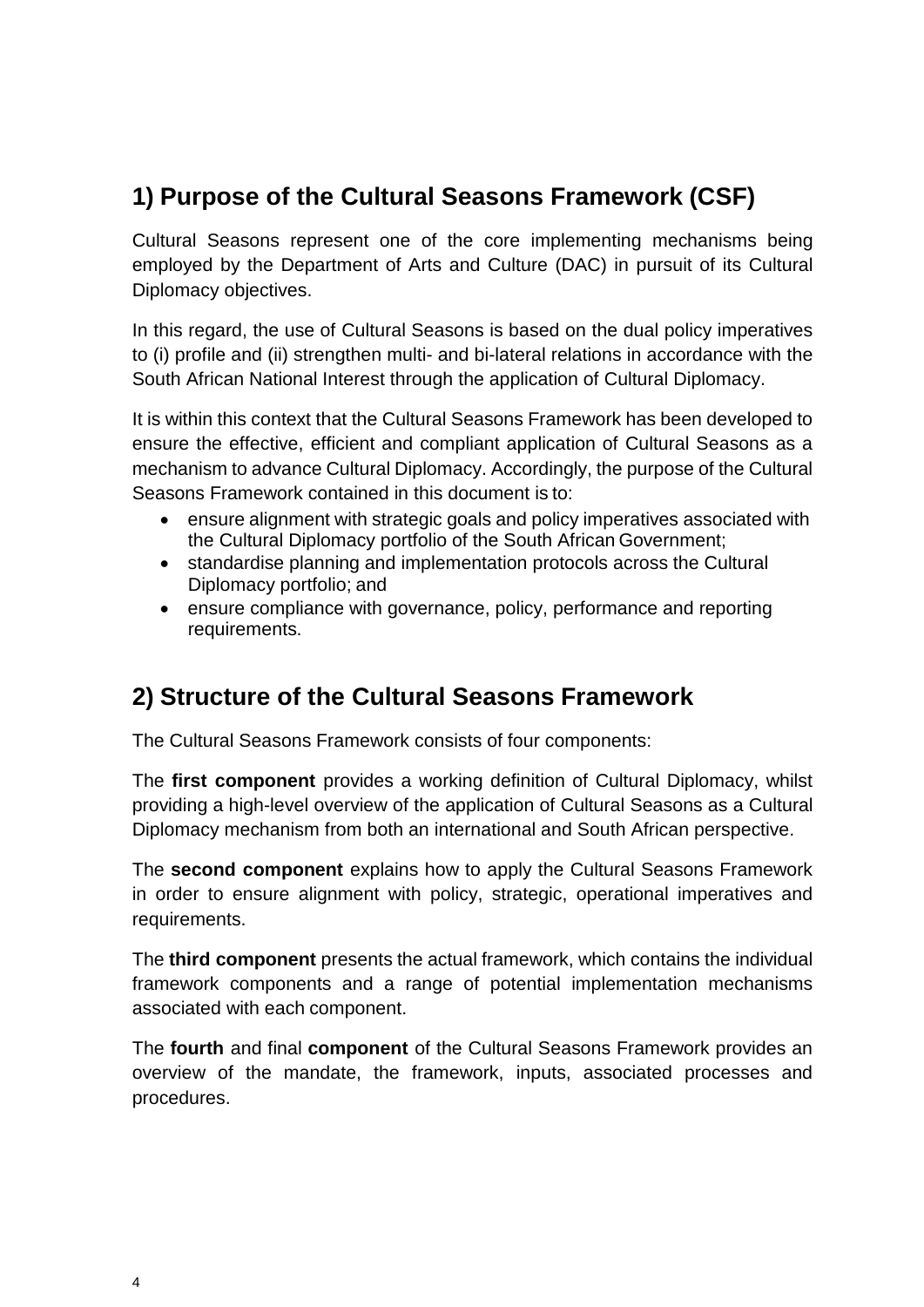# **3) Defining Cultural Diplomacy**

Within the field of international relations, Cultural Diplomacy is considered a key diplomatic mechanism used by governments to advance their national interests, through culture penetration<sup>1</sup>. It is, however, important to note that, in spite of its wide use, there is little to no agreement on a standard definition of the term.

In most instances definitions are determined by the individual foreign policy priorities of governments. This results in a situation where the term is often used interchangeably with overlapping concepts such as 'public diplomacy', 'foreign cultural policy', 'soft power' and 'international cultural relations'2.

In spite of the apparent lack of conceptual certainty, the *Institute for Cultural Diplomacy* (ICD) adopted a widely used definition of the term Cultural Diplomacy to refer to the "exchange of ideas, values, traditions and other aspects of culture or identity, whether to strengthen relationships, enhance socio-cultural co-operation or promote national interest<sup>"3</sup>. [Sybert, the paragraph above has single quote marks.]

Similar to the international context, the South African context also lacks a standardised definition of the term. This is caused, in part, by the fact that South Africa's Department of International Relations and Cooperation (DIRCO), as the leading foreign relations department, has not defined the term in any of its current policy documents. The closest that it came to defining the concept was in 2010, when the then Deputy-Minister of Foreign Affairs, noted that Cultural Diplomacy "is about a country projecting its power in the domain of ideas – to influence the idea and outlooks of states…and non-state actors to pursue its national interest and enhance its geopolitical standing"4.

In support of the definition put forward by the then Deputy-Minister, the Department of Arts and Culture (DAC) have expanded the concept further, by defining Cultural Diplomacy as "the use of culture to further international policy objectives"<sup>5</sup>. The definition has, in turn, been further expanded in the DAC *Revised White Paper on Arts, Culture and Heritage* ('*Revised White Paper*'); where it draws its understanding

<sup>&</sup>lt;sup>1</sup> South African Cultural Observatory, 2017, Proposed policy framework for Cultural Diplomacy in South Africa, unpublished,

<sup>&</sup>lt;sup>2</sup> These concepts are discussed in more detail in the SACO baseline report on Cultural Diplomacy.

<sup>3</sup> See: [<http://www.culturaldiplomacy.org/index.php?en\\_culturaldiplomacy>](http://www.culturaldiplomacy.org/index.php?en_culturaldiplomacy)

<sup>4</sup> Louise Graham, *Towards a Cultural Diplomacy for South Africa: building blocks and best practices*, thesis submitted in partial fulfilment for the degree Masters in Diplomatic Studies (MDIPS) at the University of Pretoria, December 2015.

<sup>&</sup>lt;sup>5</sup> Republic of South Africa, 'Cultural Diplomacy: a pillar of our International Relations', *Department of Arts and Culture (DAC)*, accessed 30 May 2017, [<http://www.dac.gov.za/content/cultural-diplomacy-pillar-our-international-relations>](http://www.dac.gov.za/content/cultural-diplomacy-pillar-our-international-relations)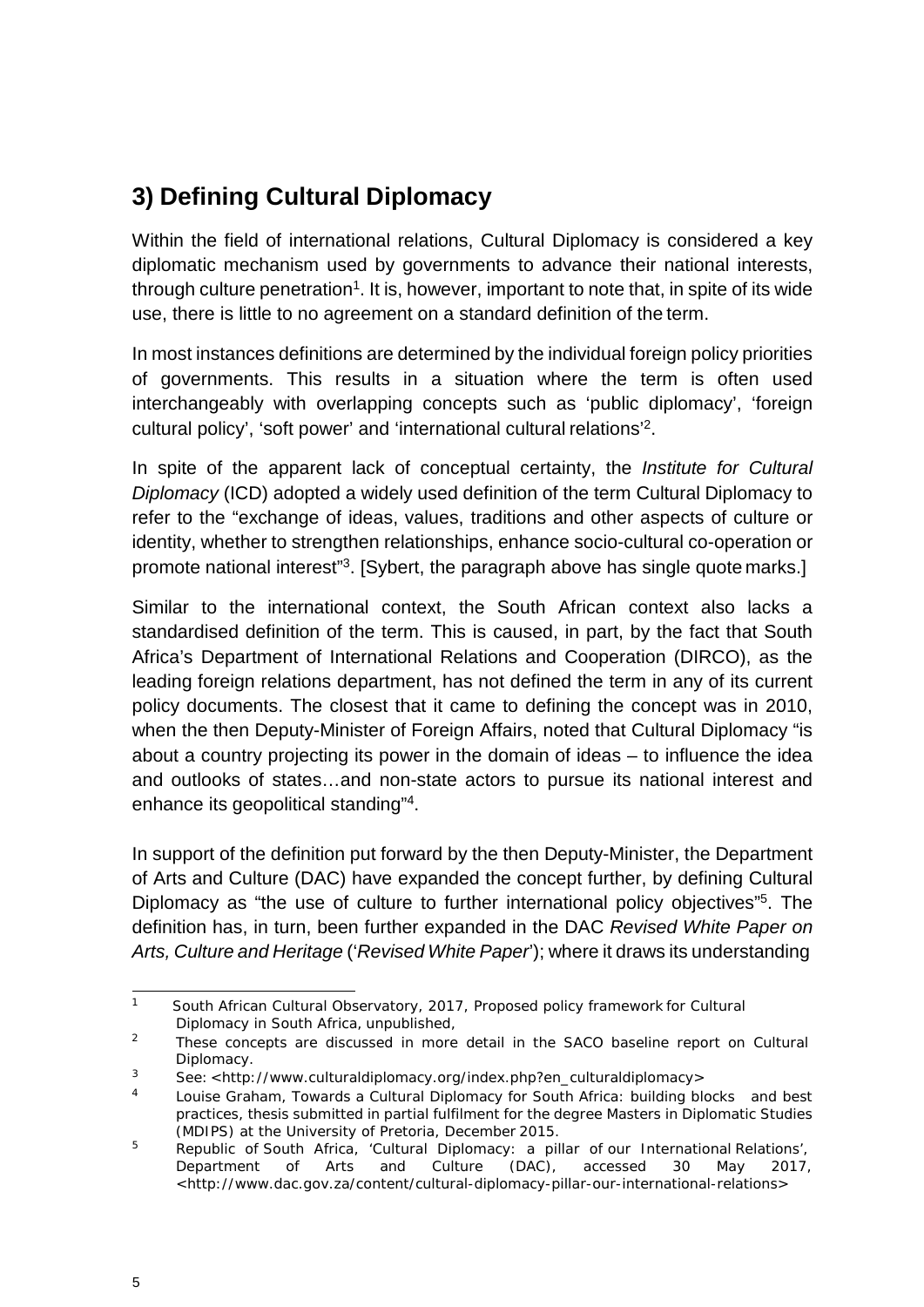of the term from the American scholar Milton C. Cummings, who defines Cultural Diplomacy as the "peaceful and constructive interaction between different cultures, or the exchange of ideas, information, art, lifestyles, value systems, traditions, beliefs and other aspects of cultures with the intention of fostering mutual understanding"6. This definition presents a substantial challenge in that, while it is useful, it does not sufficiently capture the South African international relations landscape.

In order to sufficiently capture the South African international relations landscape, whilst taking into account the internationally accepted definitions of Cultural Diplomacy, and the factors related to international culture promotion in the South African context, the following **working definition** is proposed for the purposes of this document:

*Cultural Diplomacy is a tool of diplomacy which focuses on promoting South Africa's art, culture and heritage abroad in order to advance the country's trade, political, diplomatic, and socio-economic interests. This is achieved by developing relationships with state and non-state actors through (bilateral and multilateral) arts, culture and heritage interventions, which aim to support foreign policy goals, attract foreign investment, promote the cultural, creative and heritage economy, and enhance South Africa's regional influence and international standing.*

When applying the above-mentioned working definition, it is important to also take note of the policy mandate which informs the application of the concept. In this regard, the genesis of the policy mandate for Cultural Diplomacy and per extension Cultural Seasons, is based on the South African National Interest. Within the diplomatic context, the South African National Interest is encapsulated in the National Development Plan (NDP) as to "…position South Africa in the World".

Essentially, this requires the development of a range of interventions that would grow the economy, reduce poverty and improve the quality of life of all South Africans through global and regional policy-making. According to the National Development Plan, such interventions should be developed in a South Africancentric manner, which advances South Africa's functional integration and repositioning in the region, the continent, among developing countries and the rest of the world<sup>7</sup>.

<sup>6</sup> Republic of South Africa, 'Revised White Paper on Arts, Culture and Heritage: Third Draft', *Department of Arts and Culture*, February 2017.

<sup>7</sup> National Planning Commission, 2011. National Development Plan.National Planning Commission.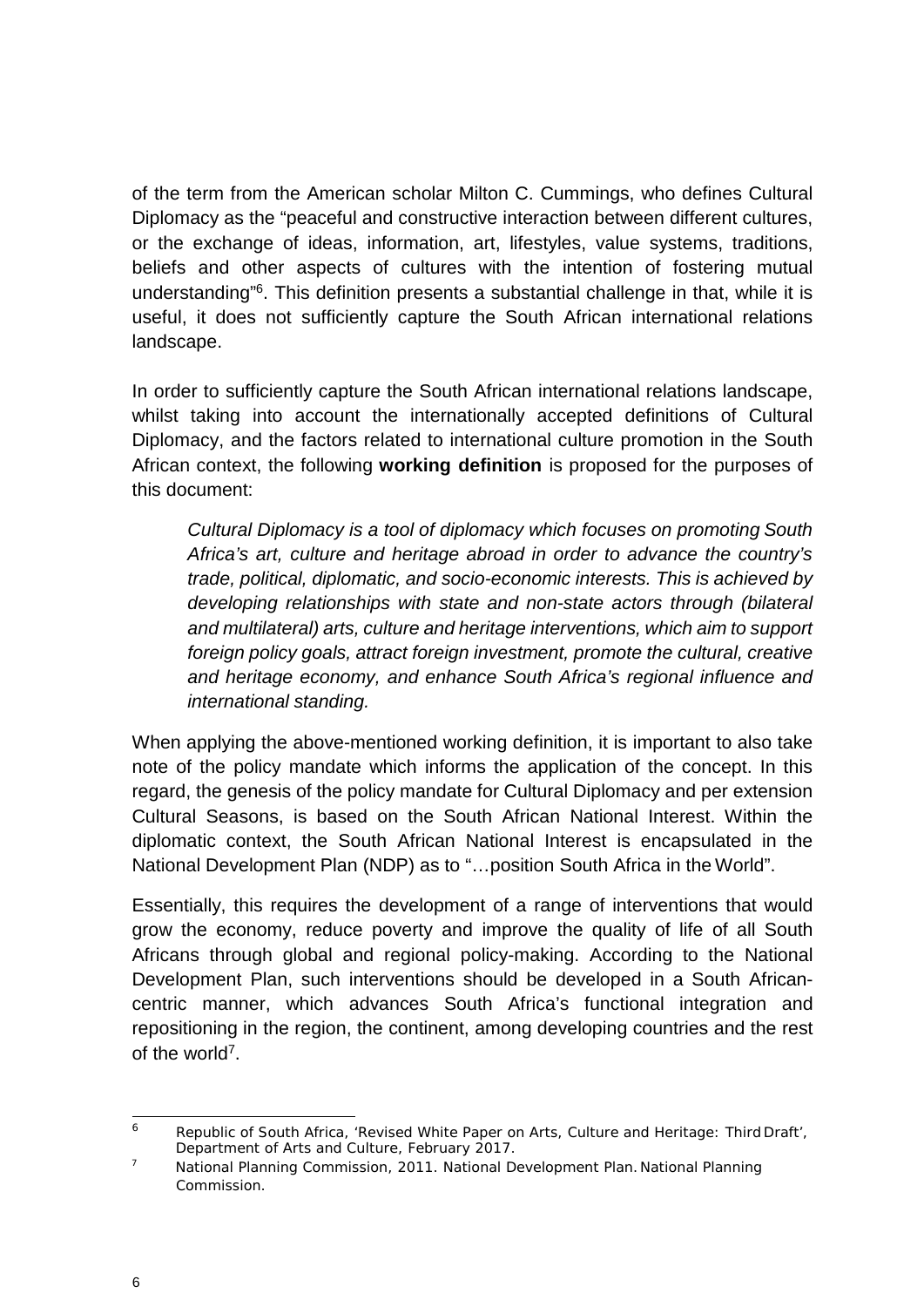In order to give effect to the particular requirement to position South Africa in relation to the rest of the world in accordance with its national interest, the Medium Term Strategic Framework (MTSF) and the Plan of Action  $(PLA)^8$  requires the achievement a number of outputs. These outputs include:

- **Outcome 3**: All people in South Africa are and feel safe (Social Cohesion and Nation Building)
- **Outcome 4**: Decent employment through inclusive growth
- **Outcome 5**: Skilled workforce
- **Outcome 11**: Better South Africa, better and safer Africa and a betterworld
- **Outcome 12:** Effective and efficient development orientated public sector.



*Figure 1: The genesis of the Policy Mandate pertaining to Cultural Diplomacy and Cultural Seasons*

In turn, the MTSF informs the Strategic Objectives of the Department of Arts and Culture (DAC) in relation to the achievement of its Cultural Diplomatic Objectives. These include:

- promote Cultural Diplomacy;
- strengthen bilateral relations;
- implement cultural agreements;

<sup>&</sup>lt;sup>8</sup> Medium Term Strategic Framework: Programme of Action- 2014-2019, Republic of South Africa.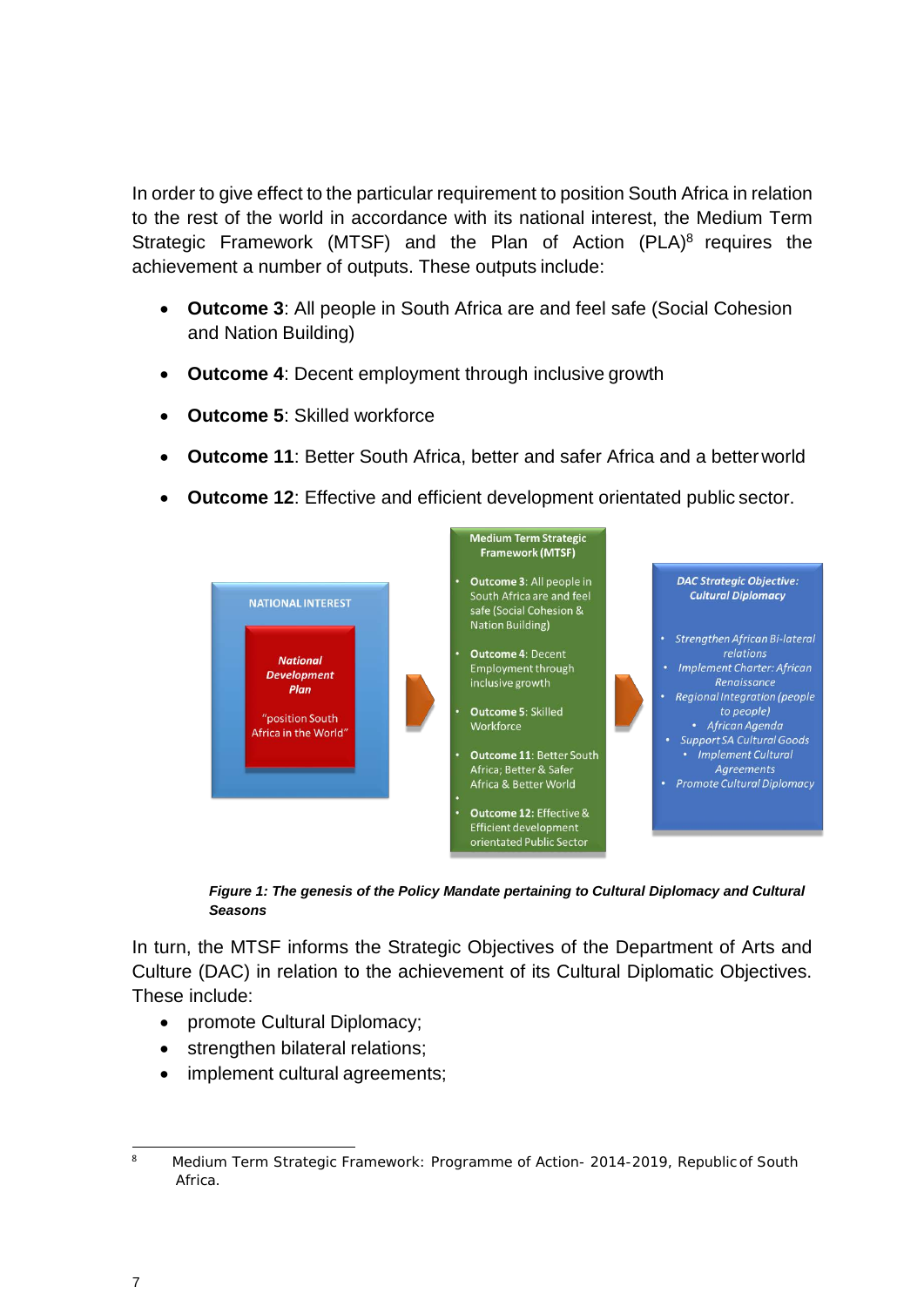- strengthen mutual cultural awareness through the strengthening of peopleto-people relations;
- advance regional integration and the African Agenda in accordance with South Africa's Foreign Policy; and
- support South African cultural goods, opening markets, creating opportunities and providing platforms for South African artists, heritage, cultural tourism and institution-to-institution collaboration.

In order to give effect to these objectives, the DAC, through its Chief Directorate: International Relations, engages a three-phased Cultural Diplomacy process as illustrated in Figure 2 below.



*Figure 2: Three Phases of Cultural Seasons*

**Phase 1** involves obtaining a political mandate, which activates the planning and cultural diplomatic process associated with the implementation of Cultural Seasons. During this phase, partnerships with target counties are formalised and logistic and implementation mechanisms are put in place.

The first phase is followed by **Phase 2,** during which the range of activities which constitute the particular Cultural Season are implemented.

This is followed by **Phase 3**, which takes place after the completion of the particular Cultural Season. During Phase 3, Cultural Diplomatic efforts are refocussed towards further engagements and strengthening relationships through the identification and implementation of sustainable future projects (sometimes referred to as legacy projects).

It is very important to note that the process of Cultural Diplomacy is not only restricted to Phase 2, when the actual events are implemented. Both Phases 1 and 3 serve as platforms to engage in cultural diplomatic engagements and strengthen relationships. It is therefore critical, from a cultural diplomatic perspective, to recognise that cultural diplomatic processes serve as both the means and the end in achieving the stated objectives, and that the process is not only limited to hosting a range of events.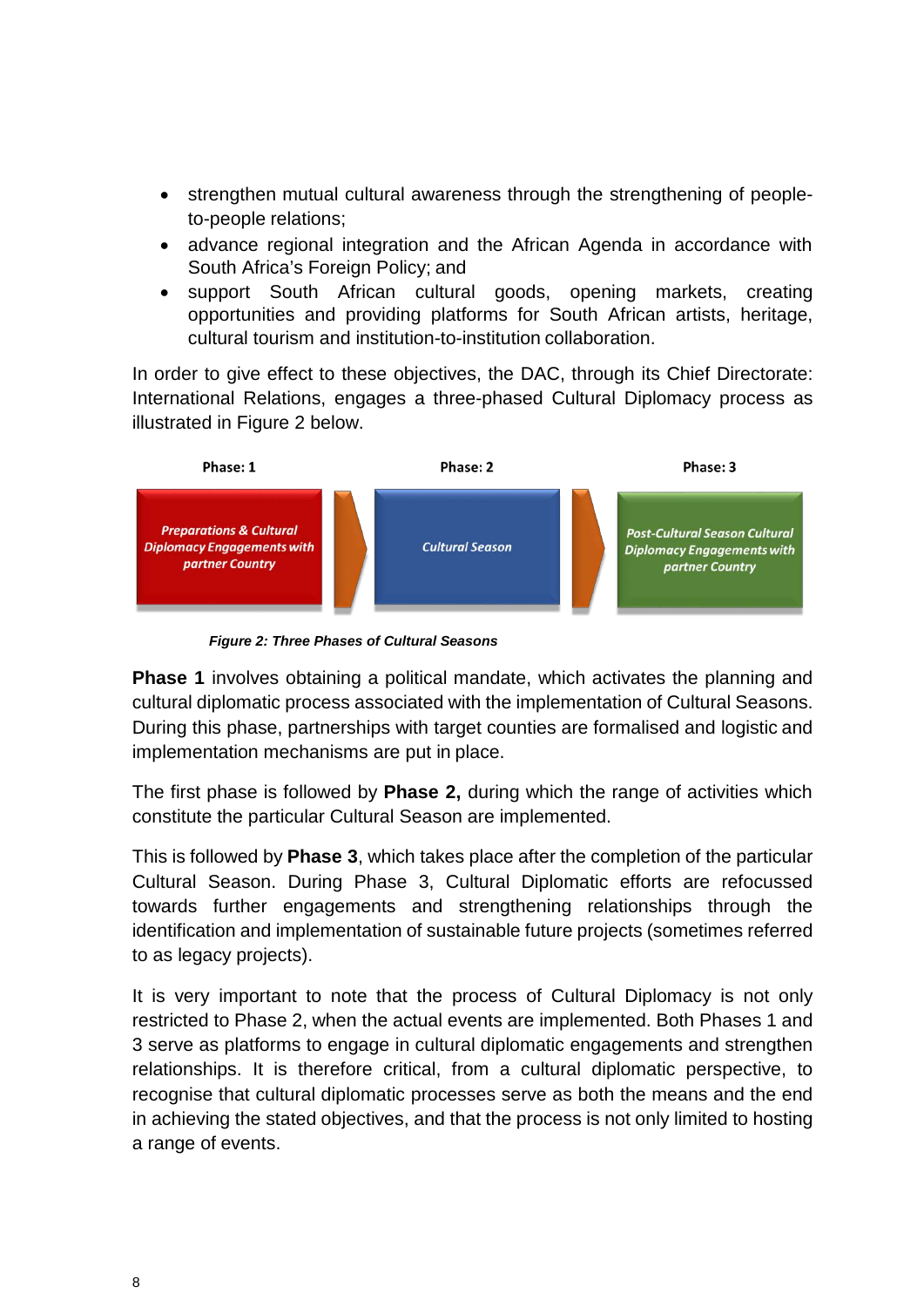## **4) The use of Cultural Seasons within the Cultural Diplomacy Portfolio**

Although Cultural Diplomacy has been implemented for a number of decades, the emergence of Cultural Seasons is a relatively new implementation mechanism. In this regard, France was one of the first countries to implement "cultural seasons" in 1985. The original French intent was to honour particular countries through a series of events, whilst promoting its bi-lateral relationships with these targeted countries.

The success of these interventions prompted the French to integrate Cultural Seasons as a key element in its foreign policy<sup>9</sup>. The result was that a number of other countries followed the example set by France and started to implement their own Cultural Seasons programmes, including South Africa.

The DAC implemented its first Cultural Season in 2012 in response to a ministerial visit and subsequent presidential endorsement between France and South Africa. It was this intervention, and the associated successes thereof, which lead to the integration of Cultural Seasons into the broader cultural diplomatic portfolio. This resulted in the implementation of a number of similar interventions with key partners including the United Kingdom (2014/15), China (2014/2015), Russia (2016) as well as Algeria and Gabon in 2017.

It should also be noted that although not technically referred to as a Cultural Season, the implementation of the 2017 Africa Month used a number of elements associated with the implementation of Cultural Seasons. This demonstrates the agility and ability to customise Cultural Seasons to meet particular strategic and process requirements. It also stresses the fact that each Cultural Season is unique and requires some degree of customisation.

It has been evident, from the above-mentioned engagements, that Cultural Seasons have proven its value as a mechanism to advance Cultural Diplomacy. This is, in part, due to the ability to customise interventions as well as the ability to develop cultural diplomatic relationships during the planning, execution and completion of these interventions.

In spite of the high degree of success and customisation, it has also become apparent that a framework needs to be developed to guide the implementation of

<sup>9</sup> Wu, Y. 2015. Cultural Diplomacy through 'China's Year in South Africa' South African Institute for International Affairs (SAIIA), downloaded from: [http://www.saiia.org.za/opinion-analysis/cultural-diplomacy-through-china's-year-in](http://www.saiia.org.za/opinion-analysis/cultural-diplomacy-through-china%27s-year-in-south-africa)[south-africa](http://www.saiia.org.za/opinion-analysis/cultural-diplomacy-through-china%27s-year-in-south-africa)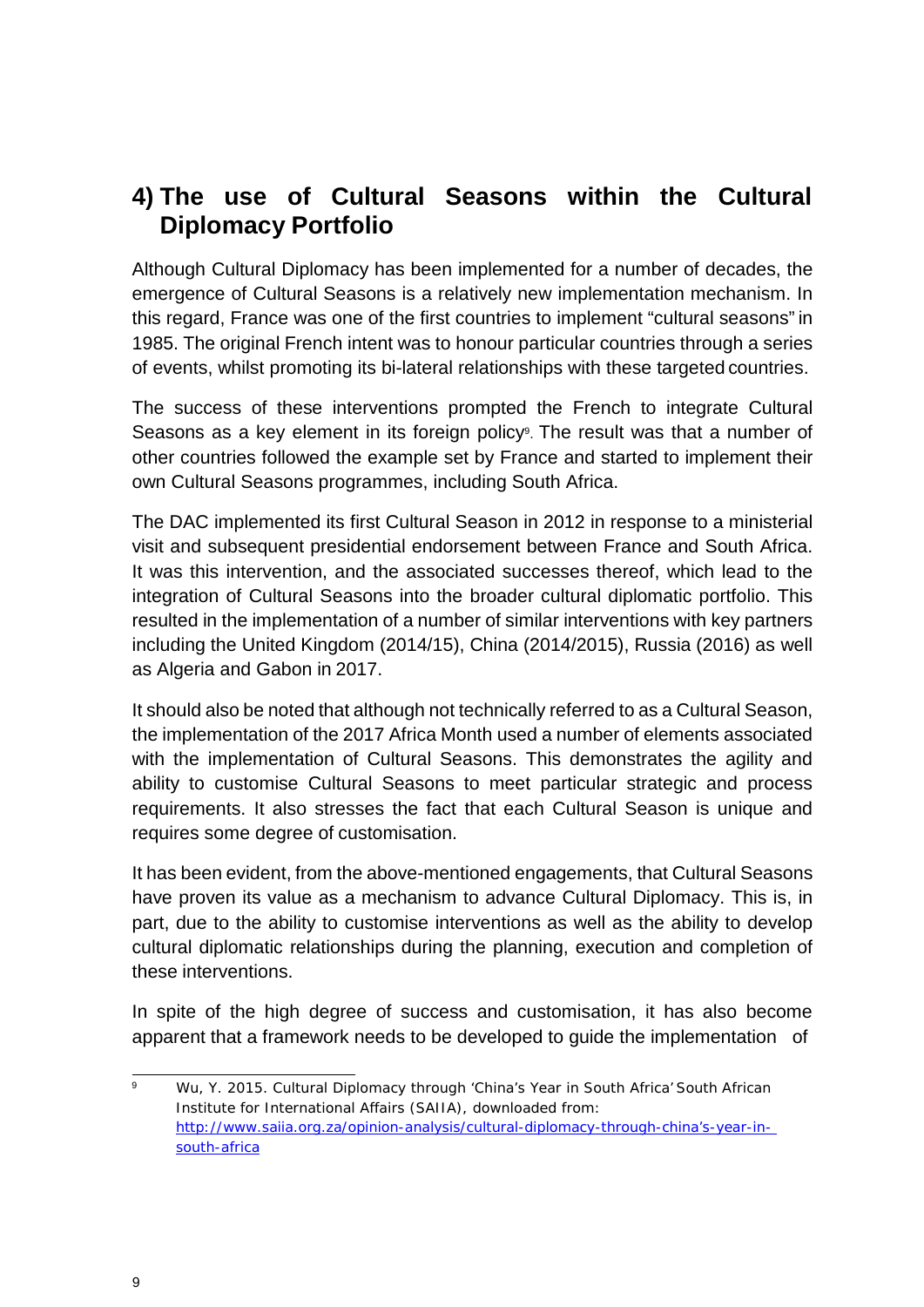Cultural Seasons and to draw on the best-practices identified and lessons learned since 2012 – hence the need to develop the Cultural Seasons Framework (which will be discussed in more detail below).

# **5) How to apply the Cultural Seasons Framework**

The Cultural Seasons Framework (CSF) is a modular decision-support instrument. Its purpose is to guide decision-making in order to ensure optimal customisation in meeting country specific requirements as well as to ensure alignment with strategic objectives and policy imperatives.

Essentially, the framework therefore presents a portfolio of implementation mechanisms that can be used in various combinations to meet specific country and strategic requirements.

The Cultural Seasons Framework, however, operates within a broader policy and procedural environment that must at all times meet the relevant governance, policy and legislative requirements.

As such, the implementation of every Cultural Season will be activated once a political mandate has been issued. The **political mandate** can be issued and/or endorsed by the President of the Republic of South Africa and/or the Minister: DAC.

The political mandate can, essentially, follow one of two routes. The first could be a direct instruction from the President or the Minister based on political considerations that do not emanate directly from the DAC. In this regard, the political mandate will be given and officials will be expected to start the planning and implementation process as documented in more detail below.

Alternatively, DAC officials may request a political mandate to implement a Cultural Season, based on the DAC's strategic priorities, cultural agreements and/or performance requirements. Once the request has been approved, and the political mandate has received, the implementation process can proceed.

As per the diagram below, the political mandate can therefore be informed by:

- Strategic Plan of the DAC;
- Annual Performance Plan of the DAC;
- the hierarchy of priority areas which include (in order of importance) Africa, BRICS, traditional partners in Europe, new emerging economies, new funding partners, anchor countries in all regions and multi-lateral institutions;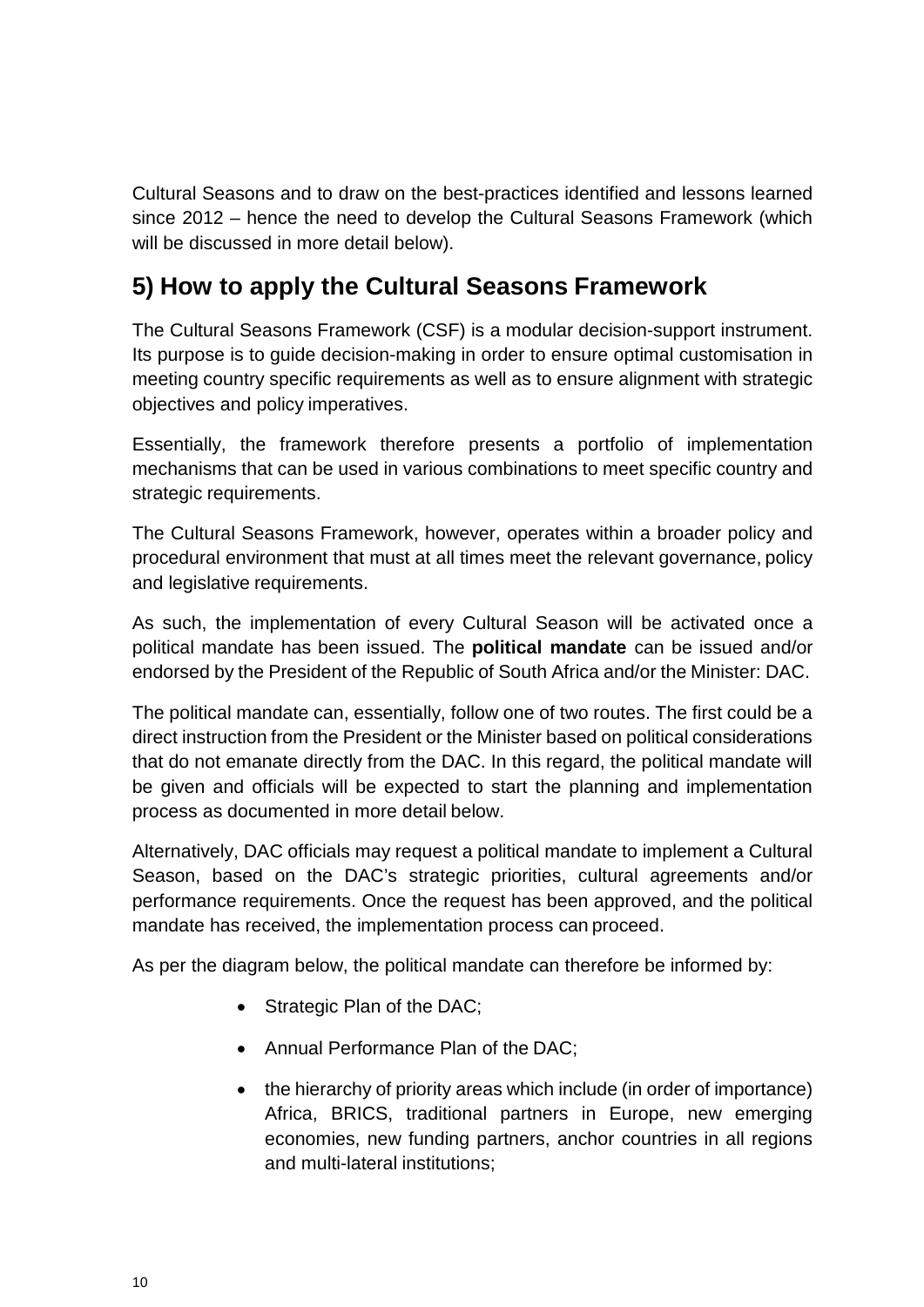- existing Cultural Agreements; and
- individual Country Briefs.





All of these above-mentioned documents, serve as input for the development of an approved **International Relations Plan**, which documents the plan that the Chief Directorate: International Relations intends to implement.

The approved International Relations Plan in turn informs the development of a set of individual **Cultural Seasons Plans**, aimed at pre-selected target countries. The Cultural Seasons Plan is informed by a range of input documents. These include:

- **Country Plan(s)**, which details the approach and mechanism utilised in engaging with a particular target country and which, in turn, is based on a Country Brief (which provides the baseline planning data);
- **Cultural Seasons Framework** (this document), which provides decision-support regarding the identification of implementation mechanisms;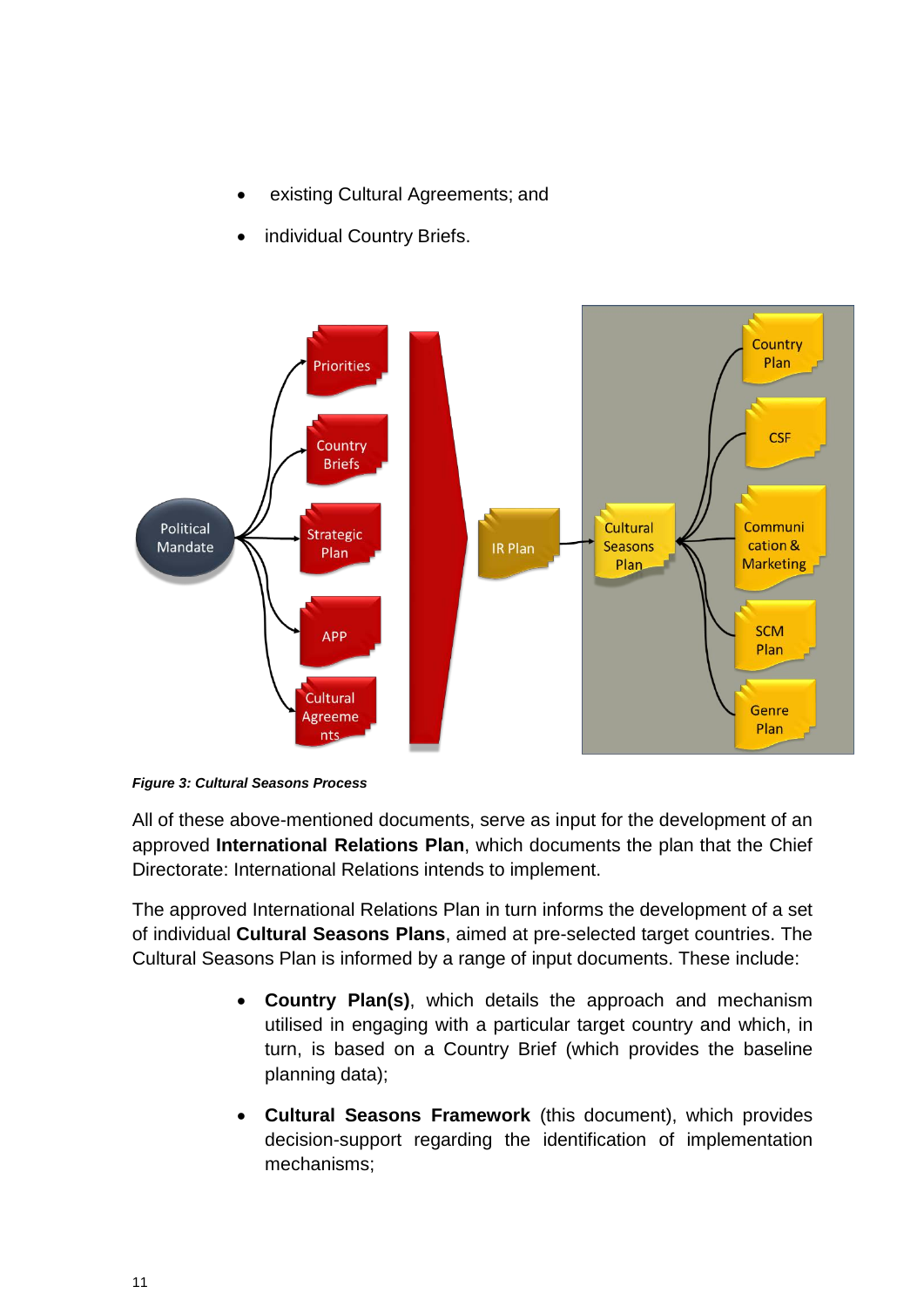- **Communications and Marketing Plan**, which details all communication and marketing aspects associated with the implementation;
- **Supply Chain Management Plan**, which details services and products that will be procured.

(In this regard, special attention should be paid to ensure that products and services are procured that meet the protocol and output requirements of interventions – this might require a high degree of customisation and some approved exceptions to SCM processes; and [Requires a closing bracket]

• **Genre Plan**, which documents the rationale for choosing a particular range of genres to be used during the season in accordance with the objectives of the intervention.

In addition to the above-mentioned, the **Cultural Seasons Plan** should include the following sections:

- Purpose of the Intervention
- Background
- Business Case
- Project and/or Programme Definition
	- o Programme/Project Objectives
	- o Programme/Project Scope
	- o Deliverables and Outputs
	- o Exclusions
	- o Constraints
	- o Interfaces required
	- o Assumptions
- Programme/Project Organisational Structure
	- o Organogram
	- o Roles and Responsibilities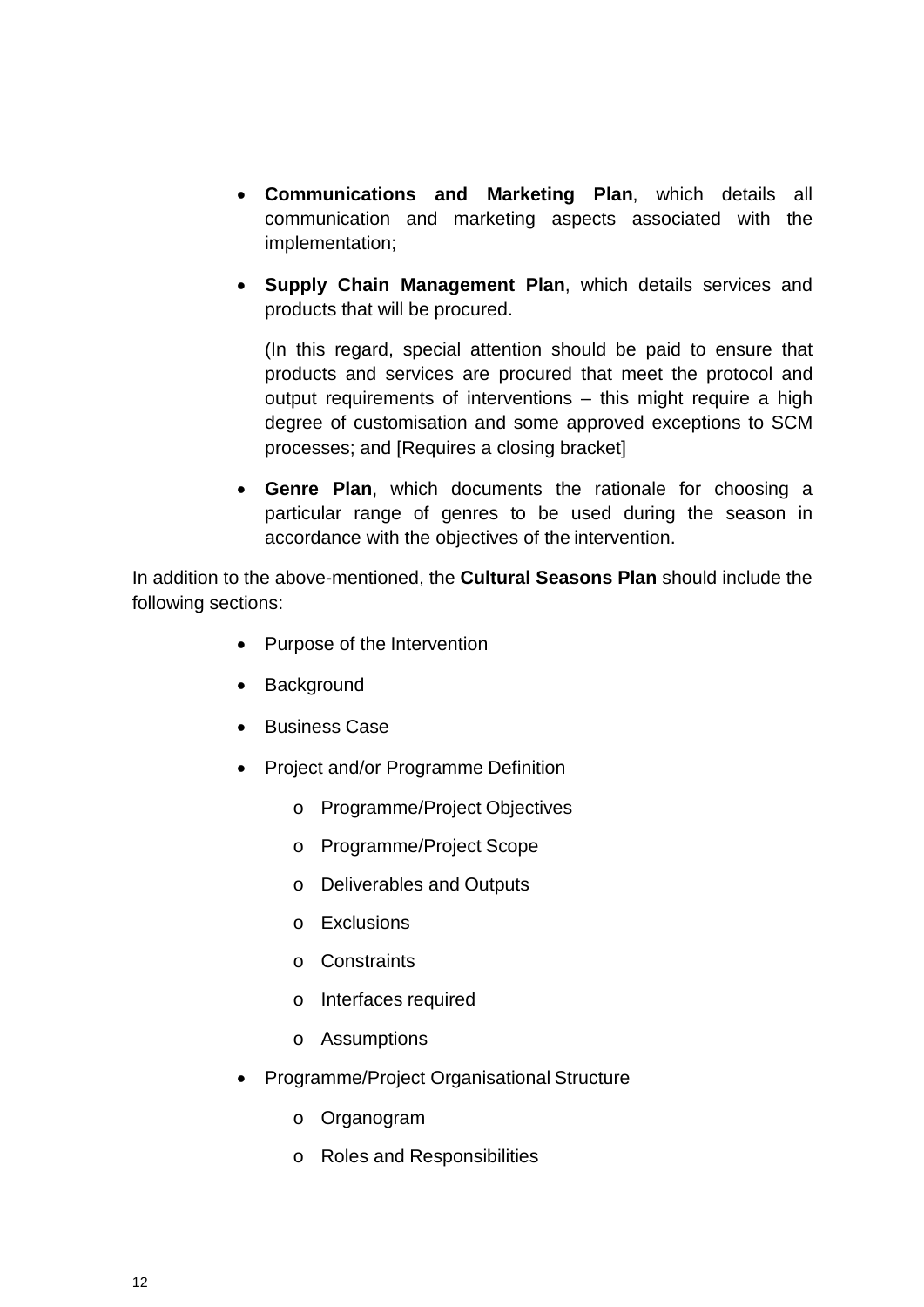- Internal Communication Plan
- Supply Chain Management Plan
- Quality Plan
- Timeframe
- Budget
- Risk Log

The Cultural Seasons Framework forms an integral component of the overall Cultural Seasons Plan. As such, its purpose is to guide and support decision-making in order to ensure optimal strategic alignment as well as effective and efficient implementation.

The use of the Cultural Seasons Framework is applied by the implementation of a number of steps, which will be discussed in more detail below.

#### **Step #1: Identify Strategic Objectives**

The first step requires that all applicable strategic objectives that need to be achieved through the relevant intervention have been identified. It is important to note that, in some instances, an intervention may only have one objective while others may have multiple objectives.

#### **Step #2: Identification of Genres**

The second step requires the identification and selection of the most appropriate portfolio of arts, cultural and/or heritage genre(s) to be used in the intervention.

#### **Step #3: Defining the output to be achieved**

Once the appropriate arts, cultural and/or heritage genre(s) have been identified, the third step entails identifying the outputs that need to be achieved. In effect, the outputs refer to the type of implementation interventions that will take place during the presentation of the relevant Cultural Season.

These outputs should be selected based on the compatibility and/or ability of the output to produce the maximum impact within identified target groups. Additionally, lessons-learned during prior implementations should also be considered when selecting the most appropriate output.

#### **Step #4: Implementing Entity**

Once the output has been identified, the most appropriate implementing entity should be selected from the framework. Key considerations to keep in mind when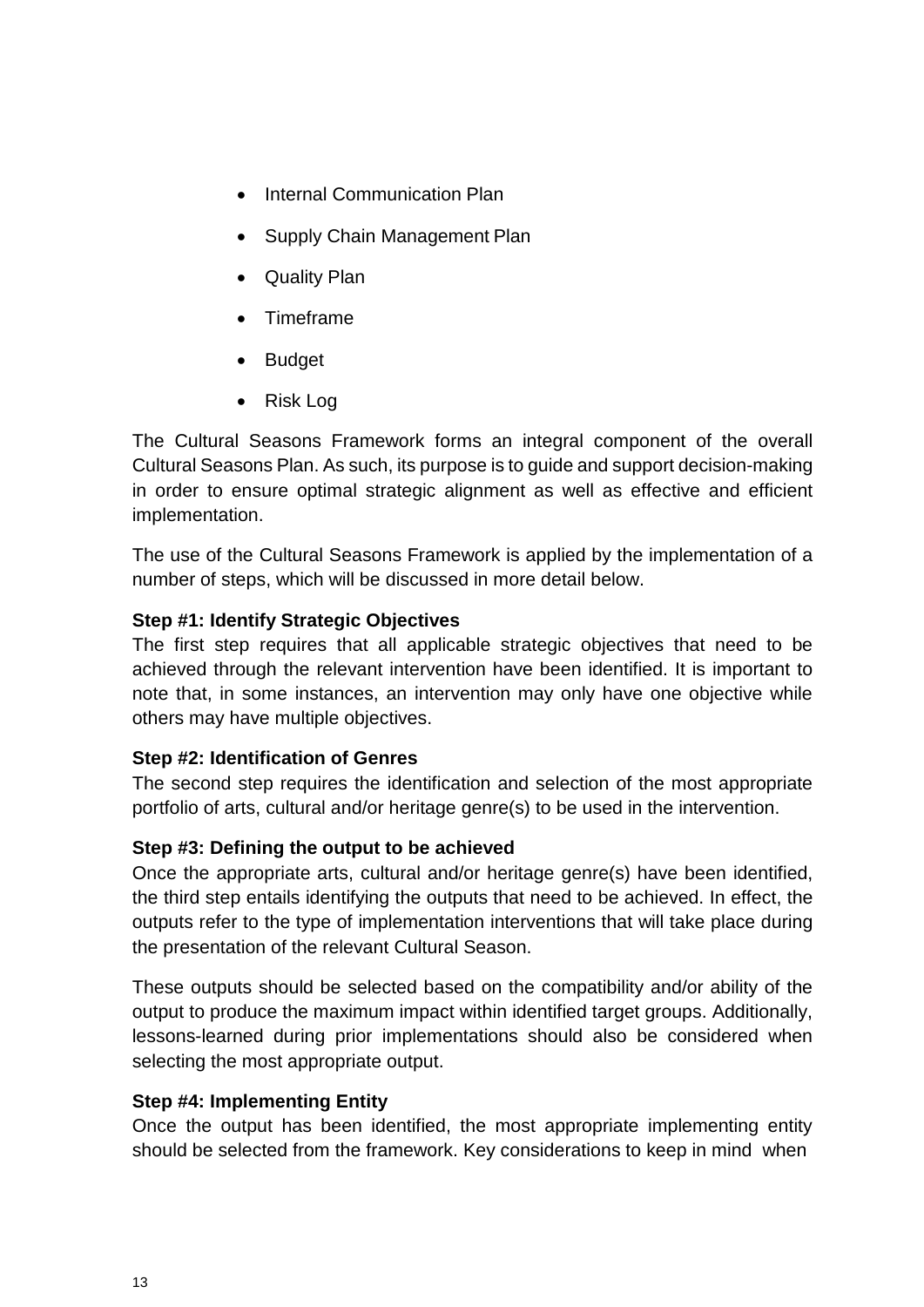selecting an implementing agency include budget constraints, effectiveness, efficiency, supply chain requirements, timeframes and logistics.

#### **Step #5: Portfolio of Evidence**

Once the implementing agency and the outputs have been identified, the next step requires the identification of an appropriate Portfolio of Evidence. The Portfolio of Evidence serves as a mechanism to independently confirm that outputs have been produced and that all relevant governance requirements have been achieved.

It is therefore critical that the format and content of reporting and performance outputs be identified upfront, as well as communicated with and agreed to by all relevant programme/project team members and implementing entities.

#### **Step #6: Budget**

This step requires that the appropriate budget source within the DAC is identified and that the budget allocation to the particular Cultural Season is confirmed.

Additionally, all other sources of funding from other South African partners should also be identified and quantified.

#### **Step #7: Counter Resourcing**

A key characteristic of Cultural Seasons is the reciprocity between partner countries. The purpose of this section of the Cultural Seasons Framework is to define the nature and scope of the individual contributions made by partner countries.

It should be noted that, in some instances, the allocation of resources by partners may not be equal in value.

It is, however, custom that the sending country covers the international costs (including visa costs) and performance fees while the hosting partner pays for local hospitality, local transport, venues, marketing and logistics as per arrangement.

#### **Step #8: Lead Time**

This step defines the amount of time it would take to plan and put the required mechanisms in place to implement a Cultural Seasons event. As stated above, it is important to note that the actual planning and programme/project closure constitutes an equally important component of advancing Cultural Diplomacy, and not only the event itself.

#### **Step #9: Duration of Cultural Season**

The next step in the process requires the selection of the duration of the portfolio of events that is to be presented during the Cultural Season. This decision should be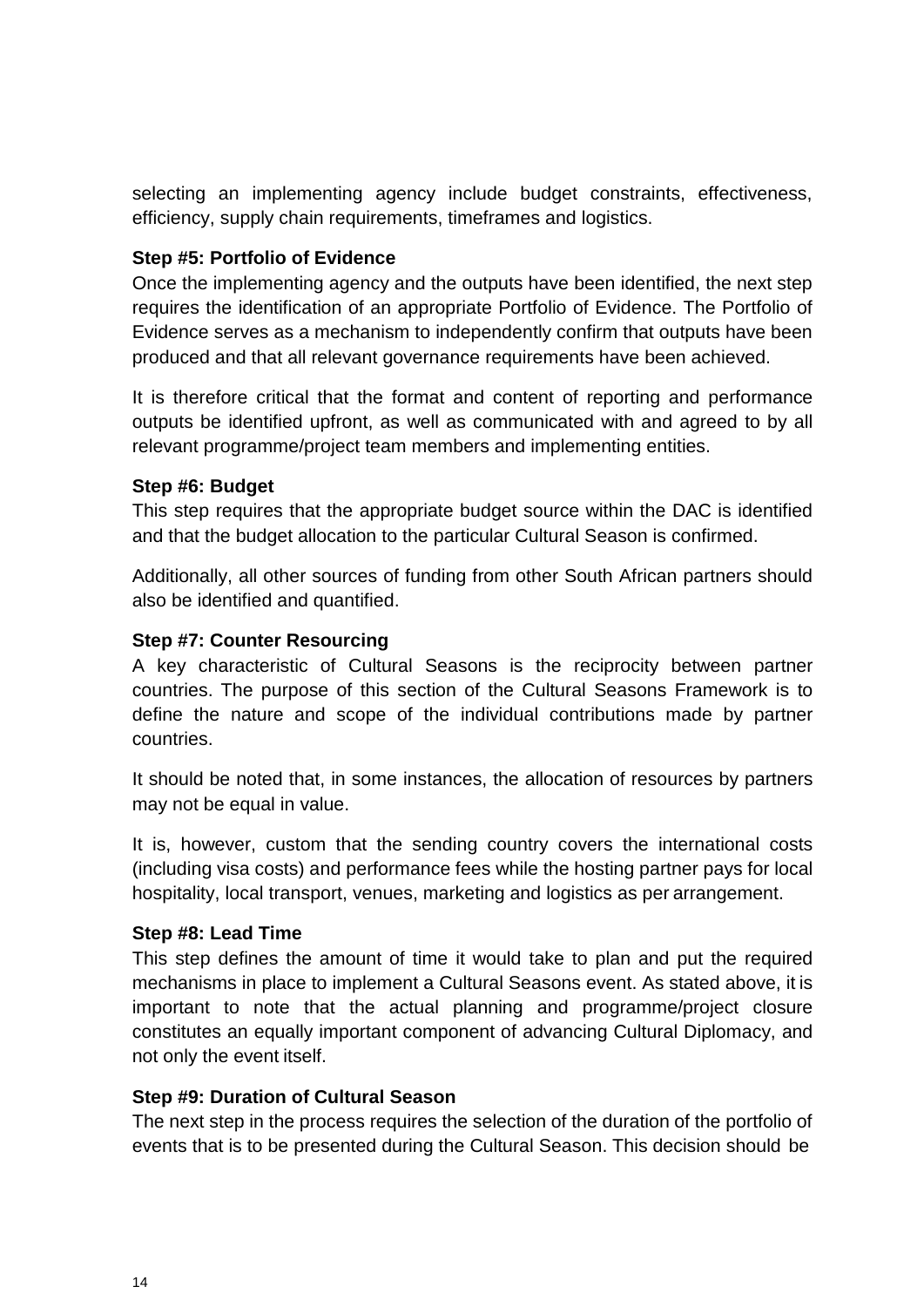informed by the strategic importance of the target country and the available budget and technical resources.

#### **Step #10: Implementation Risks**

This step requires the identification of risks that could negatively impact the effective and efficient implementation of the Cultural Seasons intervention. Once a risk has been identified, mitigation action should be developed and allocated to key team members/partners in order to address, monitor and manage the risk.

#### **Step #11: Critical Success Factors**

This step requires the identification of Critical Success Factors that have to be in place to ensure the effective and efficient implementation of the Cultural Season. If these factors are not in place, the business case for implementation should be reviewed and the continued implementation of the project reconsidered.

#### **Step #12: Future Impact Projects**

This step assists in strengthening and advancing the Cultural Diplomacy process after the completion of the Cultural Seasons intervention. The identification of future impact projects should be considered at the outset of designing the Cultural Seasons Implementation Plan, as these interventions will exponentially increase the impact and sustainability of the Season.

#### **Step #13: Stakeholder/Role-player responsibilities**

In accordance with the principles of co-operative governance and intergovernmental relations, this component of the framework assists with the identification of relevant stakeholder(s) and/or role-player(s) involved in the project.

This section of the framework also assists in defining the interdependencies and coordination requirements of the relevant Cultural Season.

### **6) Framework for Cultural Seasons**

The table below, in accordance with the above-mentioned sections, contains the various framework components, as well as the potential implementation mechanisms and/or options that would need to be considered in applying the Cultural Seasons Framework.

When applying the framework, officials must select the most appropriate mechanism and/or options, whilst implementing the 13 steps identified above.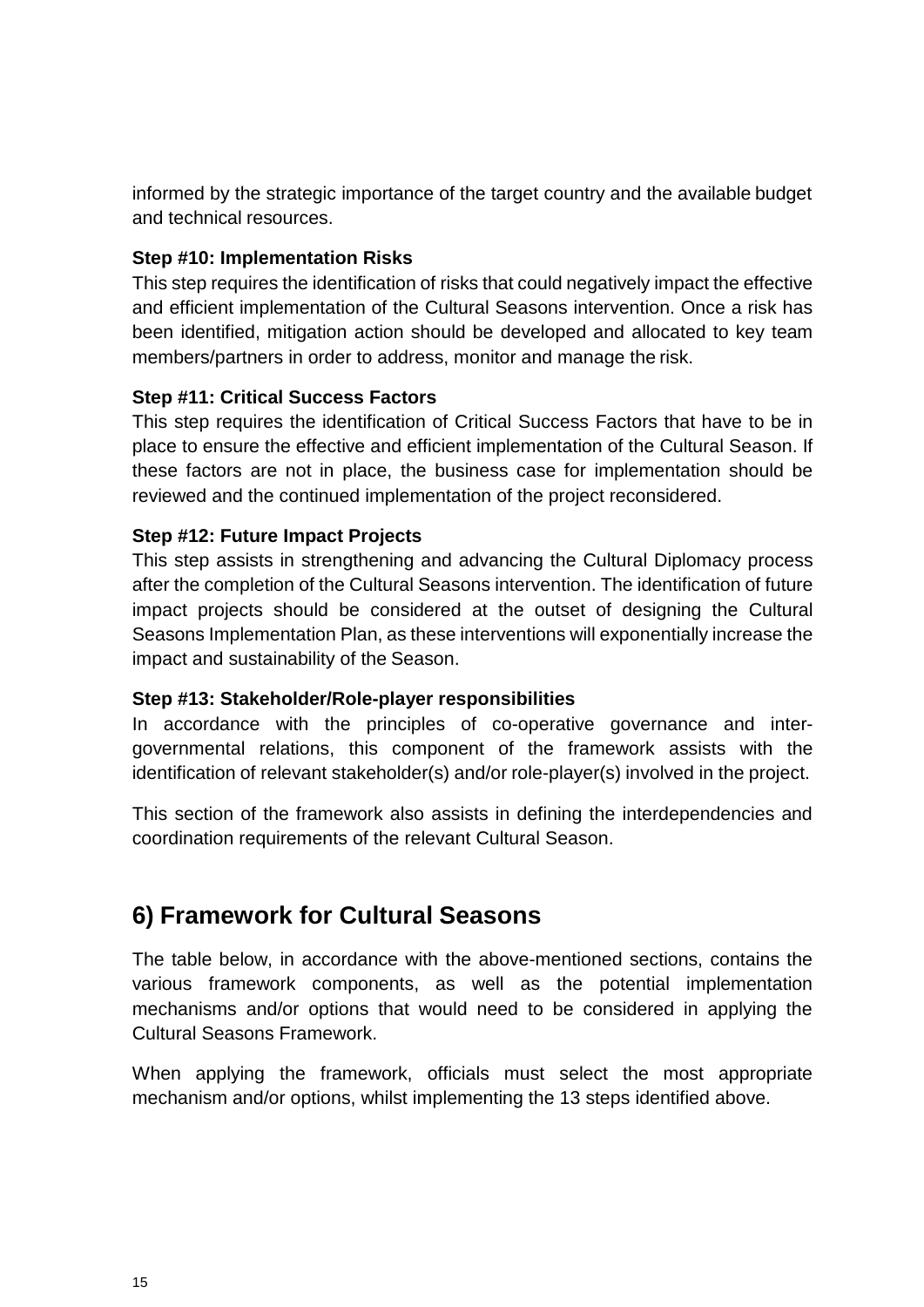| <b>Framework</b>     | <b>Implementation mechanisms/options</b>                    |  |  |  |
|----------------------|-------------------------------------------------------------|--|--|--|
| <b>Component</b>     | available                                                   |  |  |  |
| Genre                | Performing Arts (music, dance and theatre)<br>$\bullet$     |  |  |  |
|                      | Design, crafts and visual arts<br>$\bullet$                 |  |  |  |
|                      | Film, video and animation<br>$\bullet$                      |  |  |  |
|                      | Digital arts<br>$\bullet$                                   |  |  |  |
|                      | Literature<br>$\bullet$                                     |  |  |  |
|                      | <b>Technical services</b><br>$\bullet$                      |  |  |  |
|                      | Heritages<br>$\bullet$                                      |  |  |  |
|                      | Gastronomy<br>$\bullet$                                     |  |  |  |
|                      | Academic exchange<br>$\bullet$                              |  |  |  |
|                      | <b>Museums</b><br>$\bullet$                                 |  |  |  |
|                      | Archives and libraries<br>$\bullet$                         |  |  |  |
|                      | Language<br>$\bullet$                                       |  |  |  |
|                      | Design (jewellery, graphic, textiles, fashion,<br>$\bullet$ |  |  |  |
|                      | architecture, industrial, interior)                         |  |  |  |
|                      | <b>Broadcasting</b><br>$\bullet$                            |  |  |  |
|                      | Multi-disciplinary<br>$\bullet$                             |  |  |  |
| <b>Outputs to be</b> | Exhibitions<br>$\bullet$                                    |  |  |  |
| produced             | <b>Shows</b>                                                |  |  |  |
|                      | <b>Training Programmes</b><br>$\bullet$                     |  |  |  |
|                      | <b>Master Class</b><br>$\bullet$                            |  |  |  |
|                      | Shows/concerts<br>$\bullet$                                 |  |  |  |
|                      | Performance<br>$\bullet$                                    |  |  |  |
|                      | Residencies<br>$\bullet$                                    |  |  |  |
|                      | Demonstrations<br>$\bullet$                                 |  |  |  |
|                      | <b>Public Lectures</b><br>$\bullet$                         |  |  |  |
|                      | Film weeks                                                  |  |  |  |
|                      | <b>Music Markets</b>                                        |  |  |  |
|                      | <b>Film Markets</b>                                         |  |  |  |
|                      | <b>Trade Fairs</b>                                          |  |  |  |
|                      | <b>Biennale</b>                                             |  |  |  |
|                      | <b>Craft fairs</b><br>$\bullet$                             |  |  |  |
|                      | Readings<br>Art demonstrations                              |  |  |  |
|                      | <b>Public Performances</b>                                  |  |  |  |
|                      | <b>Public Art</b><br>$\bullet$                              |  |  |  |
|                      | <b>Artist Collaborations</b><br>$\bullet$                   |  |  |  |
|                      | Institution-to-Institution Collaboration<br>$\bullet$       |  |  |  |
|                      | <b>Bi-lateral meetings</b>                                  |  |  |  |
|                      | Treatise and agreements<br>$\bullet$                        |  |  |  |
|                      | <b>Dinners and Cocktail functions</b><br>$\bullet$          |  |  |  |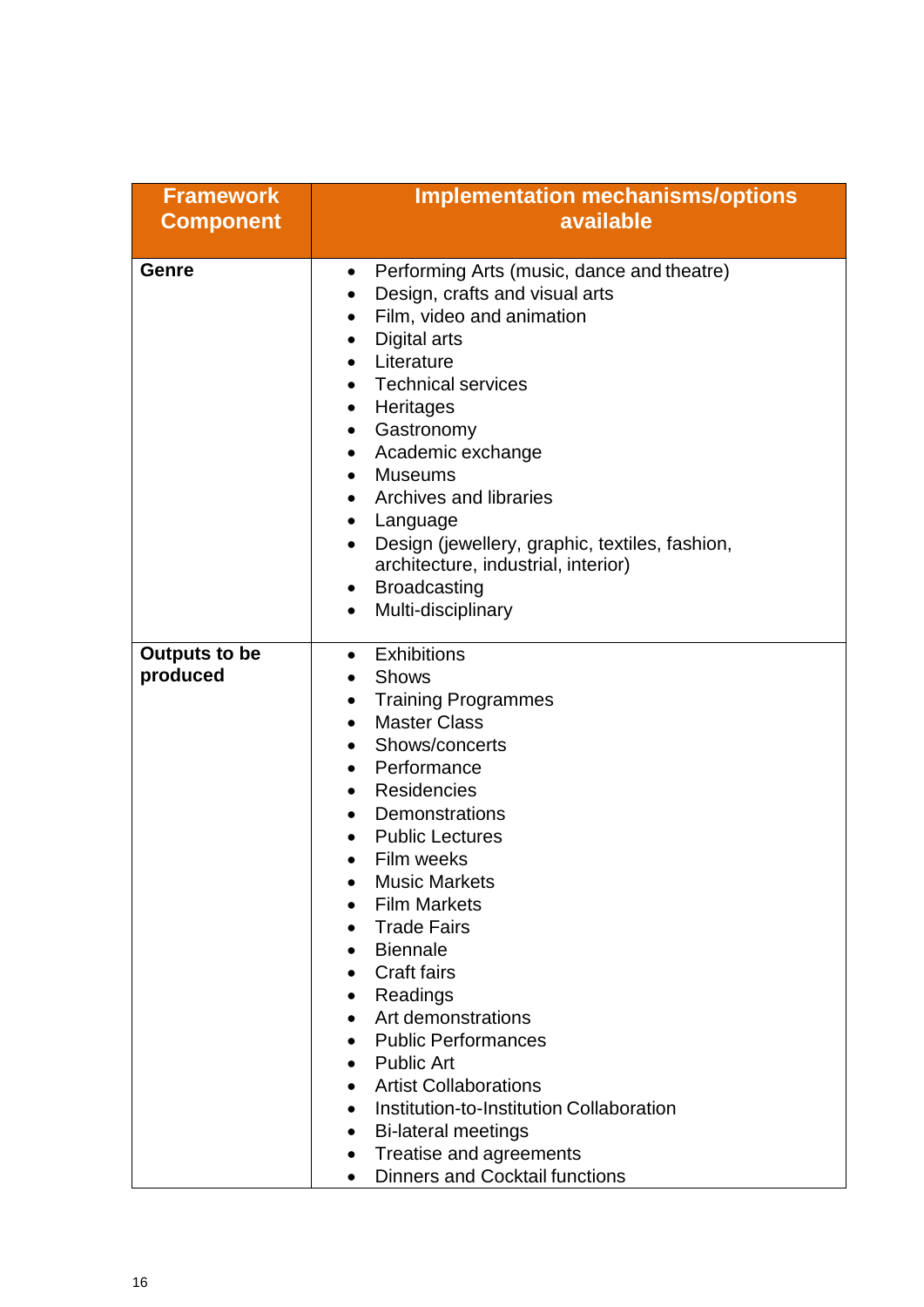| <b>Framework</b>                                      | <b>Implementation mechanisms/options</b><br>available                                                                                                                                                                                                                                                                                                                                                                                                                                                                                                                                                                                                                             |  |  |
|-------------------------------------------------------|-----------------------------------------------------------------------------------------------------------------------------------------------------------------------------------------------------------------------------------------------------------------------------------------------------------------------------------------------------------------------------------------------------------------------------------------------------------------------------------------------------------------------------------------------------------------------------------------------------------------------------------------------------------------------------------|--|--|
| <b>Component</b>                                      |                                                                                                                                                                                                                                                                                                                                                                                                                                                                                                                                                                                                                                                                                   |  |  |
|                                                       | Repatriation of remains and heritage artefacts<br>$\bullet$<br>Unveilings and memorials<br>$\bullet$<br>Military memorials and unveilings<br>$\bullet$<br><b>Resistance and Liberation Routes</b><br>$\bullet$<br>Institutional twinning's<br>$\bullet$<br>Exchange programmes<br>$\bullet$<br>Tri-lateral agreements<br>٠<br>Performances/concerts<br>$\bullet$<br>Artist collaborations<br>$\bullet$<br>Exchange programmes<br>٠<br>Residency<br>٠<br>Training programmes<br>$\bullet$<br><b>Master Class</b><br>$\bullet$<br>Outreach programme<br>$\bullet$<br>Artistic collaboration<br>$\bullet$<br>Choreography<br>$\bullet$<br><b>Research collaboration</b><br>$\bullet$ |  |  |
| Proposed type of<br>Implementing<br><b>Entity</b>     | DAC In-house<br>$\bullet$<br>Service provider (for logistics)<br>$\bullet$<br>DAC entities to serve as implementing Agency<br>$\bullet$                                                                                                                                                                                                                                                                                                                                                                                                                                                                                                                                           |  |  |
| <b>Required Portfolio</b><br>of Evidence              | Statistical and geographical data of participants<br>$\bullet$<br>Photos and video<br>$\bullet$<br><b>Final Project Outcome Report</b><br>$\bullet$<br>Impact and multiplier reports<br>$\bullet$<br>Communication and marketing reports<br>$\bullet$<br>Signed agreements and MOUs                                                                                                                                                                                                                                                                                                                                                                                               |  |  |
| <b>South African</b><br>financial<br><b>resources</b> | Mzanzi Golden Economy<br>$\bullet$<br><b>DAC International Relations</b><br><b>National Departments</b><br><b>Provincial Government</b><br>$\bullet$<br><b>Local Government</b><br><b>DAC Entities</b>                                                                                                                                                                                                                                                                                                                                                                                                                                                                            |  |  |
| <b>Counter</b><br>resourcing from<br>partner country  | Sending country covers the international costs (including visa<br>costs) and performance fees while hosting partner pays for<br>local hospitality, local transport, venues, marketing and<br>logistics as per arrangement and as per project-per-project<br>arrangements.                                                                                                                                                                                                                                                                                                                                                                                                         |  |  |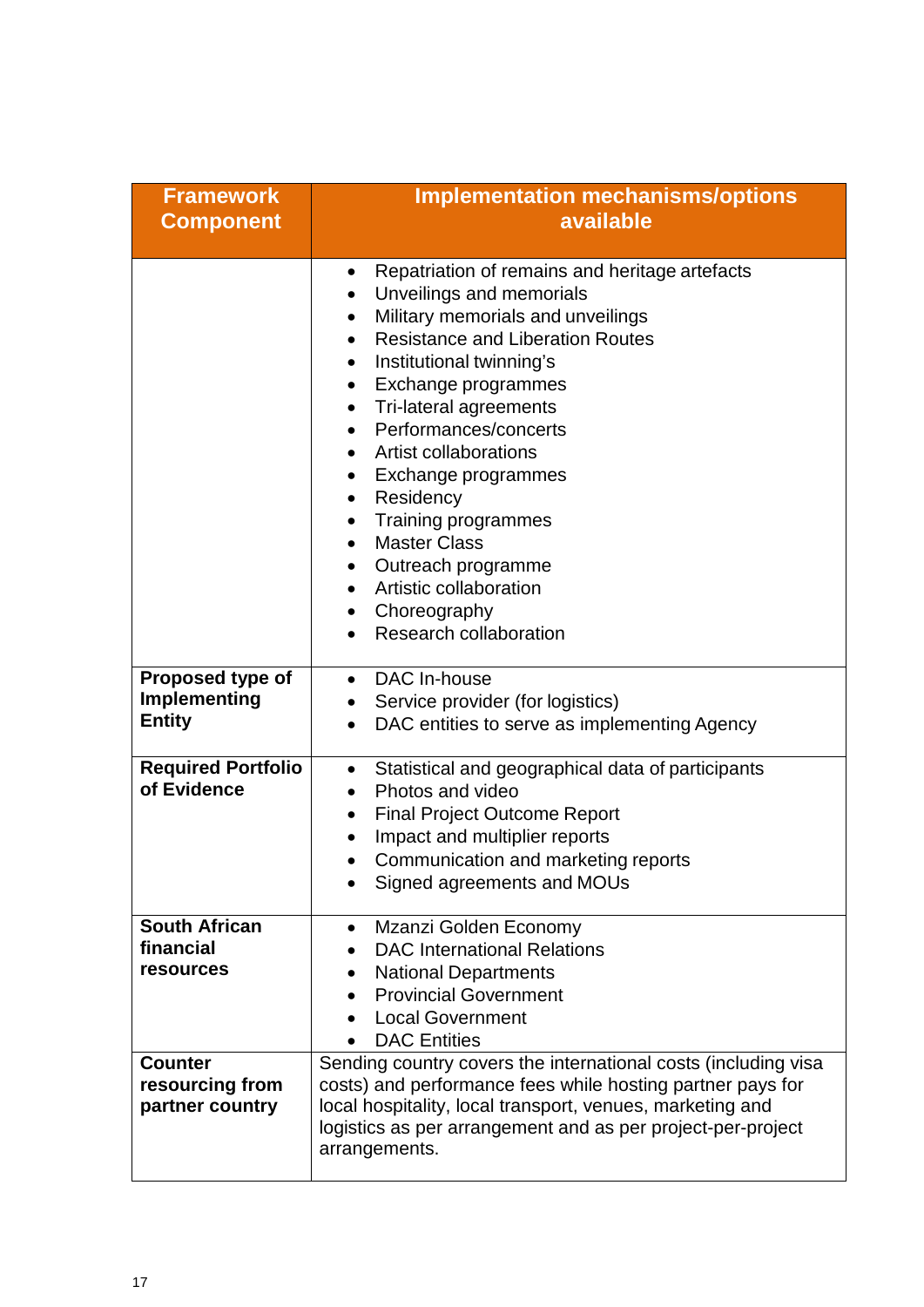| <b>Framework</b>        | <b>Implementation mechanisms/options</b>                            |  |  |  |
|-------------------------|---------------------------------------------------------------------|--|--|--|
| <b>Component</b>        | available                                                           |  |  |  |
| <b>Lead Time</b>        | <b>Cultural Season: twelve months</b>                               |  |  |  |
| <b>Required</b>         | <b>Cultural Month: nine months</b>                                  |  |  |  |
|                         | Cultural Week: six months                                           |  |  |  |
|                         |                                                                     |  |  |  |
|                         | (Duration of intervention is subject to mutual agreement            |  |  |  |
|                         | between relevant partners)                                          |  |  |  |
| <b>Factors</b>          | <b>Strategic priorities</b>                                         |  |  |  |
| determining the         | Budget availability on both sides                                   |  |  |  |
| duration                | Implementing capacity on both sides<br>$\bullet$                    |  |  |  |
|                         | Willingness to participate<br>$\bullet$                             |  |  |  |
|                         | Stable operating environment<br>$\bullet$                           |  |  |  |
| <b>Risks</b>            | Changes in stability of operating environment<br>$\bullet$          |  |  |  |
|                         | Human and budget resource availability                              |  |  |  |
|                         | Delays in approval processes<br>$\bullet$                           |  |  |  |
|                         | Different regulatory frameworks and protocols (customs<br>$\bullet$ |  |  |  |
|                         | and visa requirements, for example)                                 |  |  |  |
|                         | Logistical implementation risks - quality and                       |  |  |  |
|                         | unavailability of venues and infrastructure                         |  |  |  |
|                         | Language barriers<br>$\bullet$                                      |  |  |  |
|                         | <b>Reputational risks</b><br>$\bullet$                              |  |  |  |
|                         | Behavior by participants<br>$\bullet$                               |  |  |  |
|                         | Public perception risks related to the value of<br>$\bullet$        |  |  |  |
|                         | interventions                                                       |  |  |  |
|                         | Changes in climatic conditions                                      |  |  |  |
|                         | Short lead times                                                    |  |  |  |
|                         | Policy changes                                                      |  |  |  |
| <b>Critical Success</b> | Well defined programme<br>$\bullet$                                 |  |  |  |
| <b>Factors</b>          | Reciprocal commitments by all parties                               |  |  |  |
|                         | Adequate budget and resources                                       |  |  |  |
|                         | Mutual diplomatic support                                           |  |  |  |
|                         | Available baseline information (Country Brief)                      |  |  |  |
|                         | <b>Approved Political mandate</b><br>$\bullet$                      |  |  |  |
|                         | Approved Strategic plan                                             |  |  |  |
|                         | Approved APP                                                        |  |  |  |
|                         | <b>Approved Cultural Agreement</b><br>$\bullet$                     |  |  |  |
|                         | <b>Approved Country Plan</b>                                        |  |  |  |
|                         | <b>Approved Country Brief</b>                                       |  |  |  |
|                         | <b>Approved Genre Plan</b>                                          |  |  |  |
|                         | <b>Approved Seasons Framework</b>                                   |  |  |  |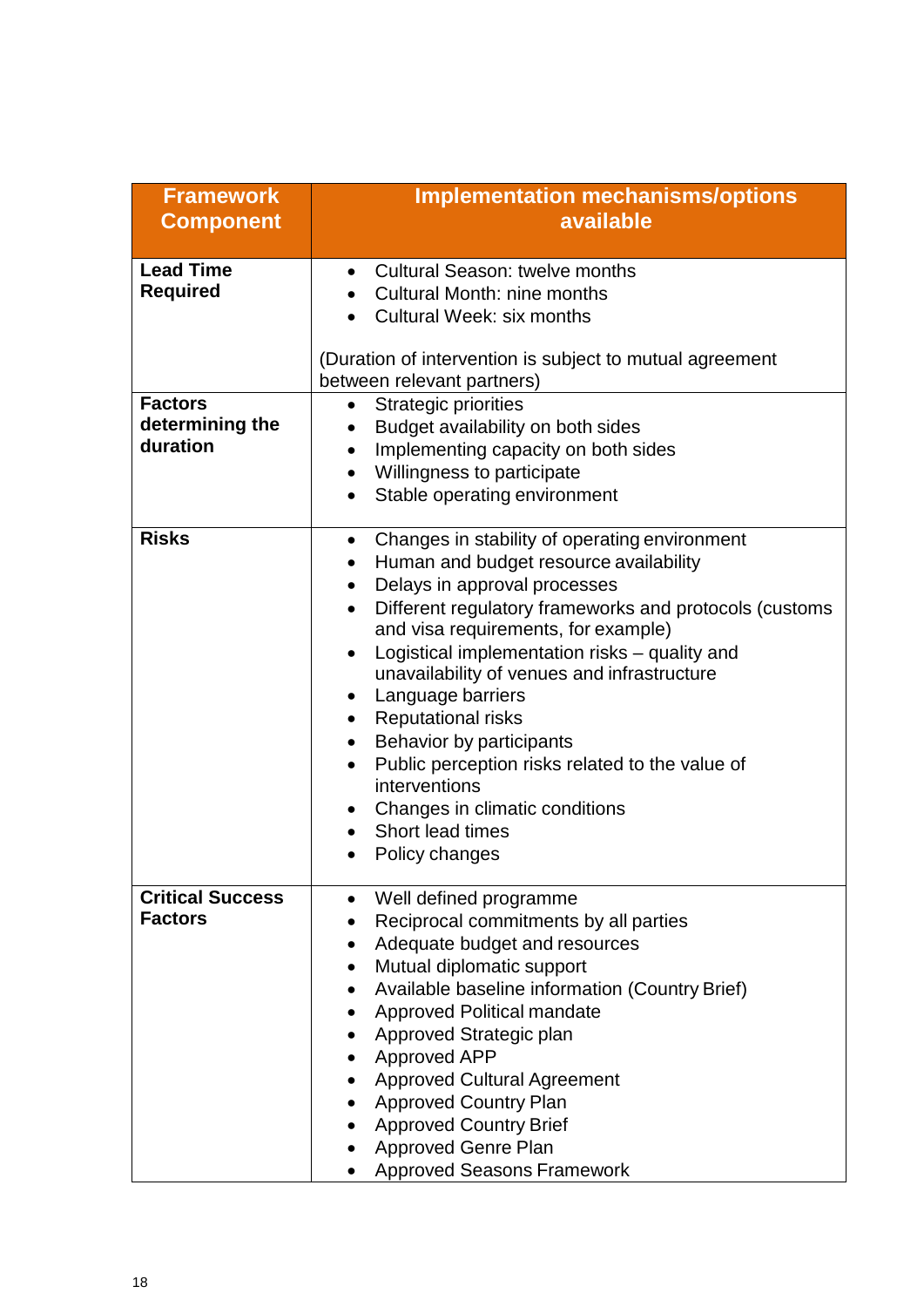| <b>Framework</b><br><b>Component</b>                  | <b>Implementation mechanisms/options</b><br>available                                                                                                                                                                                                                                                                                                                                                                                                                                                                                                                                                                                                                                                                                                                                                                                                                                                                                                                                                                                   |  |  |
|-------------------------------------------------------|-----------------------------------------------------------------------------------------------------------------------------------------------------------------------------------------------------------------------------------------------------------------------------------------------------------------------------------------------------------------------------------------------------------------------------------------------------------------------------------------------------------------------------------------------------------------------------------------------------------------------------------------------------------------------------------------------------------------------------------------------------------------------------------------------------------------------------------------------------------------------------------------------------------------------------------------------------------------------------------------------------------------------------------------|--|--|
|                                                       |                                                                                                                                                                                                                                                                                                                                                                                                                                                                                                                                                                                                                                                                                                                                                                                                                                                                                                                                                                                                                                         |  |  |
|                                                       | Approved Communication and Marketing Plan<br>$\bullet$<br><b>Approved Procurement Plan</b>                                                                                                                                                                                                                                                                                                                                                                                                                                                                                                                                                                                                                                                                                                                                                                                                                                                                                                                                              |  |  |
| <b>Future Impact</b><br><b>Projects</b>               | Regional integration and the African Agenda is<br>$\bullet$<br>advanced<br>Infrastructure in the form of memorials or infrastructure<br>$\bullet$<br>New and/or revised cultural agreement, twinning<br>$\bullet$<br>agreement<br>Publications<br>$\bullet$<br>Recordings<br>$\bullet$<br>Commercial and trade transactions<br>$\bullet$<br>Increased tourism<br>$\bullet$<br>Introductions of new cultural products to new markets<br>$\bullet$<br>Long-term residency and student exchange<br>programmes<br>Increase in political and official engagements<br>$\bullet$<br>Regular cultural celebrations<br>$\bullet$<br>Training programmes<br>$\bullet$<br><b>Bursary programmes</b><br>$\bullet$<br>Institutional collaboration<br>$\bullet$<br>Multi-cultural awareness                                                                                                                                                                                                                                                           |  |  |
| Stakeholders/role-<br>players and<br>responsibilities | DAC Ministry: Political mandate<br>$\bullet$<br>DAC International Relations: Intergovernmental<br>$\bullet$<br>relations, implementation, lead unit and overall<br>coordinator, architecture of seasons, governance<br>structures of the seasons, securing departmental<br>approvals, liaison with foreign government partners and<br>associated partners, drafting of concepts and briefing<br>documents, drafting of specifications, liaisons with<br>South African stakeholders, monitoring and evaluation,<br>performance reporting<br>DAC Cultural Development: Financing and<br>programming, drafting of specifications<br>DAC Supply Chain Management: Compliance, supply<br>chain<br>DAC Communications and Marketing: Communication,<br>$\bullet$<br>marketing and events management, engagement with<br>service providers and agencies<br><b>DIRCO South African Embassies: Logistics in target</b><br>$\bullet$<br>country, interaction with foreign governments and<br>institutions, local contracting in-country, organise |  |  |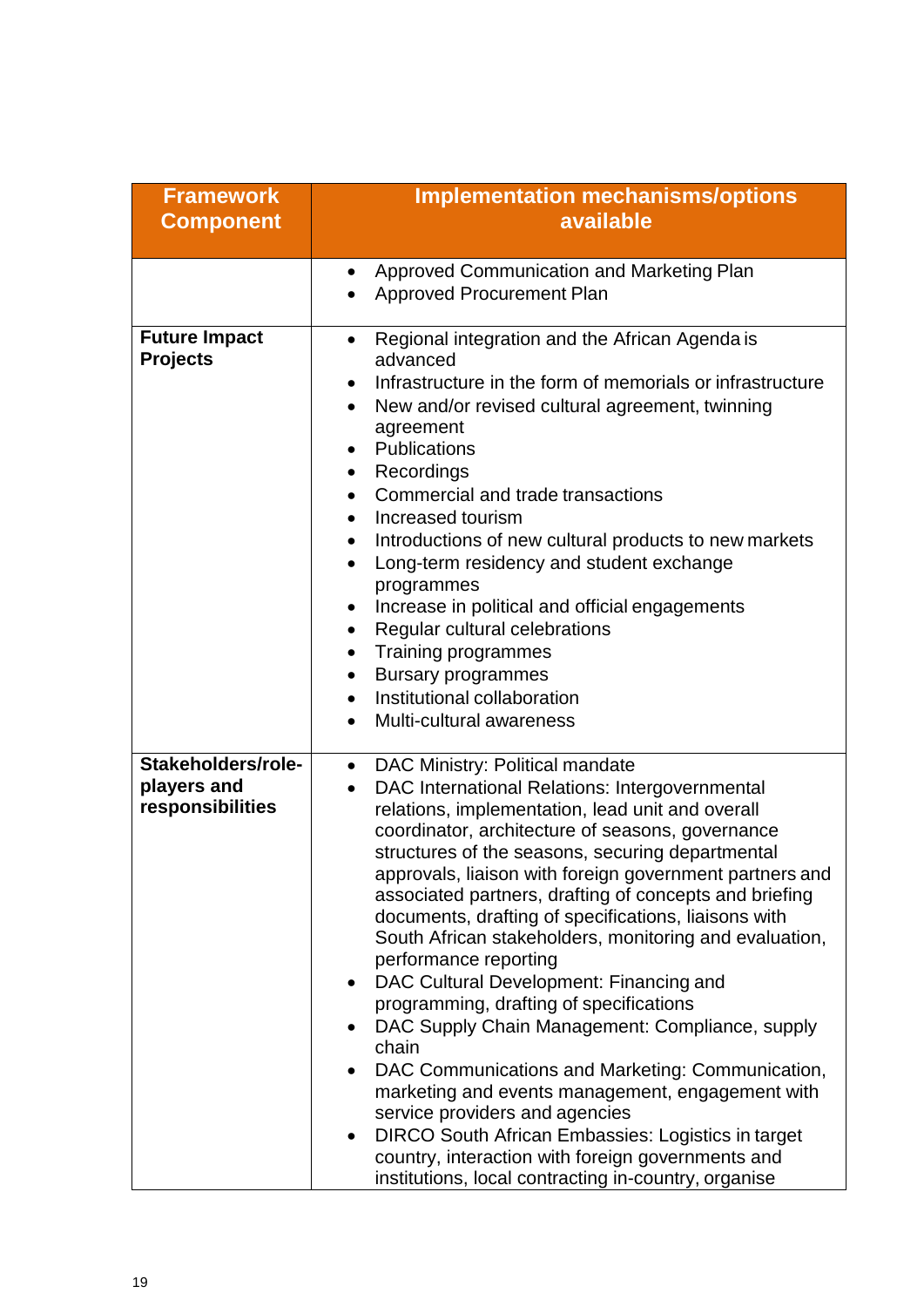| <b>Framework</b> | <b>Implementation mechanisms/options</b>                                                                                                                                                                                                                                                                                                                                                                                                                                                                                                                                                                                                                                                                                                                                                                                                       |  |  |
|------------------|------------------------------------------------------------------------------------------------------------------------------------------------------------------------------------------------------------------------------------------------------------------------------------------------------------------------------------------------------------------------------------------------------------------------------------------------------------------------------------------------------------------------------------------------------------------------------------------------------------------------------------------------------------------------------------------------------------------------------------------------------------------------------------------------------------------------------------------------|--|--|
| <b>Component</b> | available                                                                                                                                                                                                                                                                                                                                                                                                                                                                                                                                                                                                                                                                                                                                                                                                                                      |  |  |
|                  | logistics for events, local hospitality for South African<br>government officials, provide local briefings, marketing,<br>communication, host the Minister, translation and<br>interpretation, financial transactions, briefing on the<br>status of bi-lateral relations<br>DAC Agencies and Provincial governments:<br>implementing agencies, provide participants, funding,<br>provide information to DAC for reporting purposes<br>• South African National Government Departments: ad<br>hoc programmatic support, funding, information sharing<br>and reporting<br>Sending country covers the international costs<br>(including visa costs) and performance fees<br>Hosting partner pays for local hospitality, local<br>transport, venues, marketing and logistics as per<br>arrangement and as per project-per-project<br>arrangements. |  |  |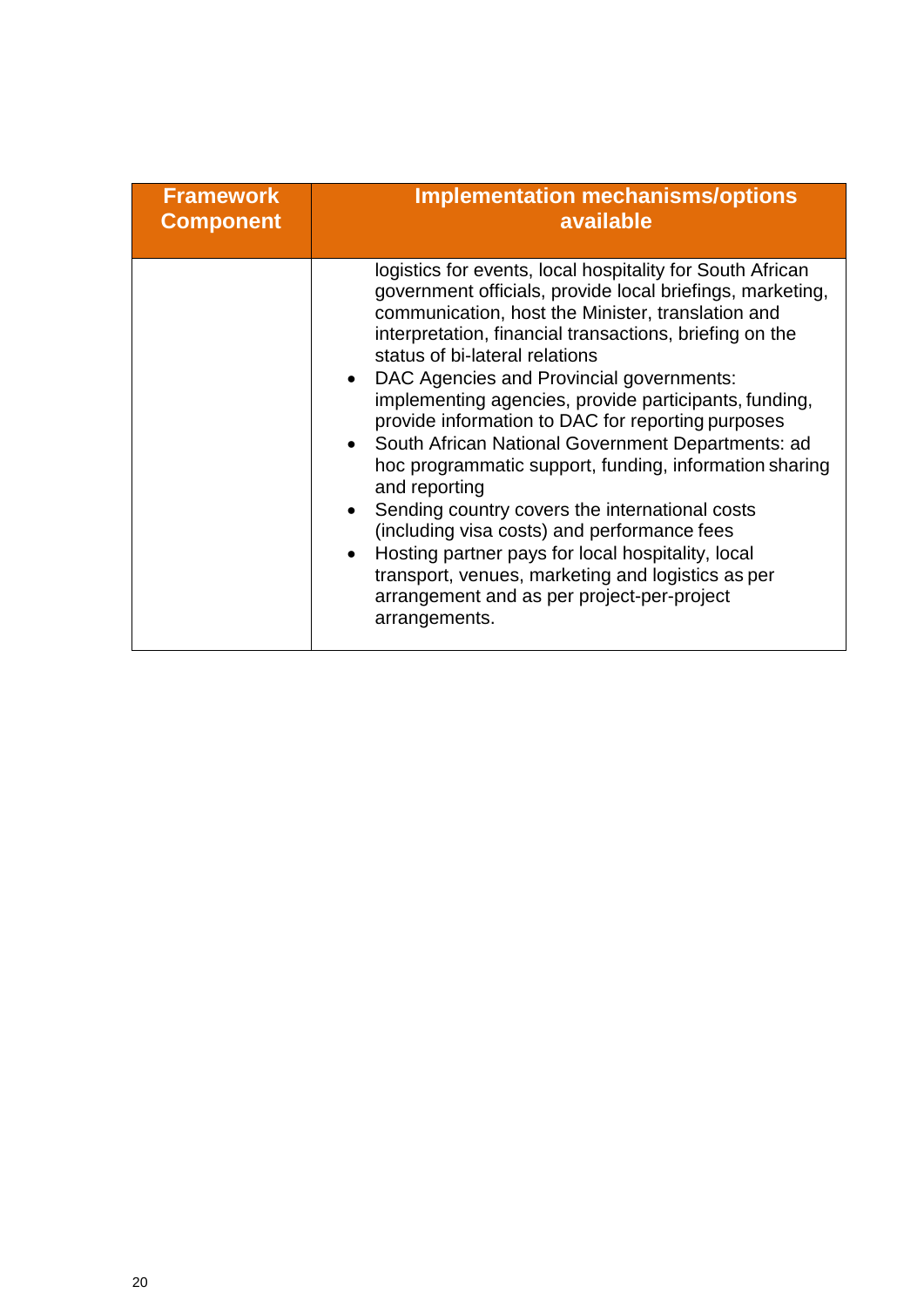### **Conclusion**

The Cultural Seasons Framework contained in this document has been developed to ensure optimal strategic alignment, and the effective and efficient implementation of Cultural Seasons.

The framework has been located within the broader strategic and policy imperatives of the South African government and the planning, approval and operational processes of the DAC.

As a framework that is being applied in a dynamic operating environment, this framework serves as a decision-support tool that can be used to develop customised interventions.

It should, however, be subjected to regular review as new lessons-learned and best-practices are identified and developed within the Cultural Diplomacy portfolio.